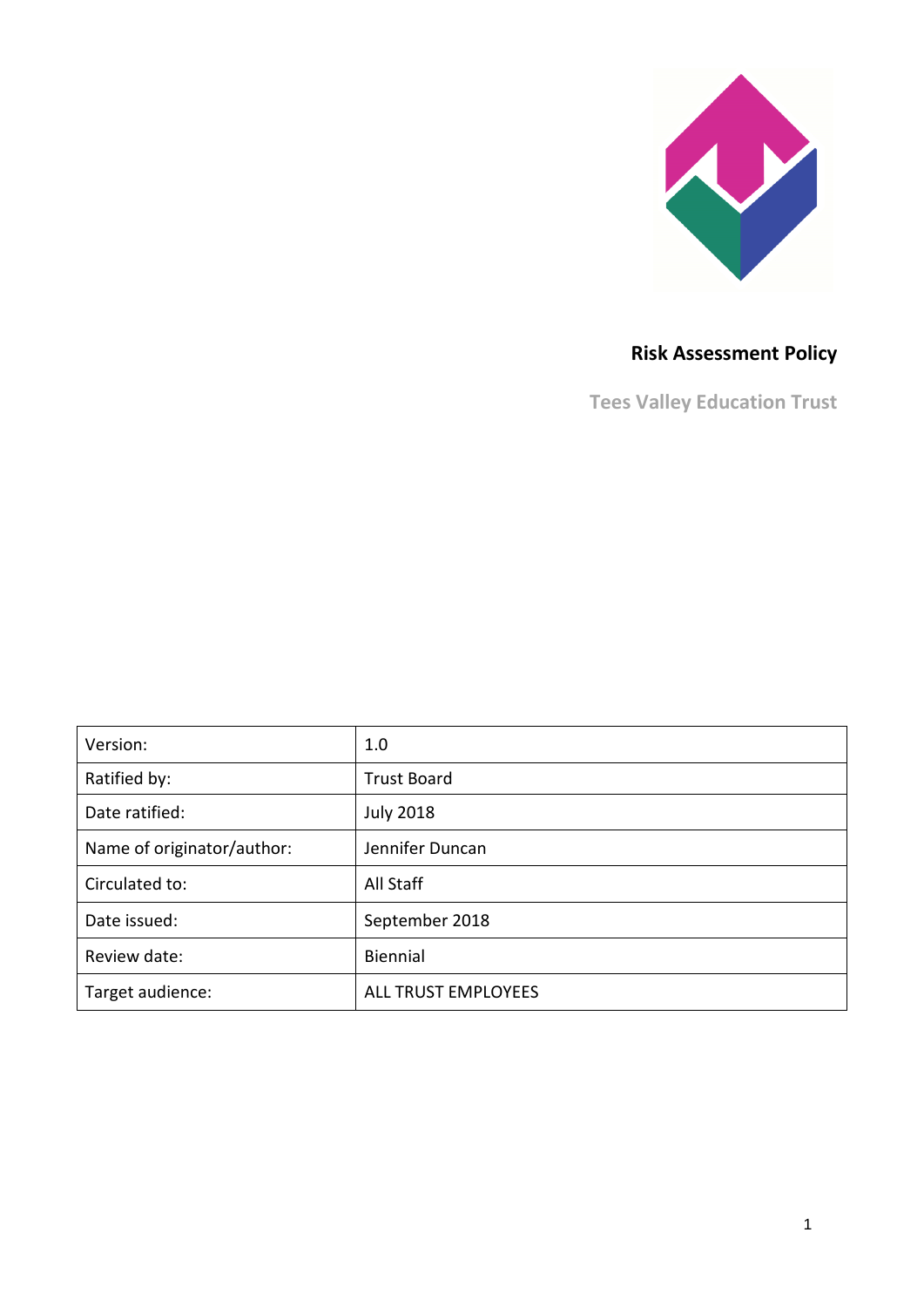#### **1. Introduction**

Tees Valley Education Multi-Academy Trust recognises that a failure to take reasonable safety precautions in relation to identified hazards would represent a serious risk to pupils, staff, visitors, public and contractors and expose the Trust to the possibility of prosecution.

Documented Risk Assessments are a requirement under the Management of Health and Safety at Work Regulations 1999. The Trust is required to assess the risks to the health and safety of workers and any others who may be affected by the work carried out for the purpose of identifying measures needing to be taken to comply with other legislation. Carrying out these written assessments will help to identify all the protective and preventive measures that must be taken to comply with the Regulations.

This policy sets out the systematic approach for suitable and sufficient risk management throughout the Trust.

This policy has particular regard for ensuring the welfare of pupils at the academies is safeguarded and promoted at all times and appropriate action is taken to reduce risks and potential risks that are identified.

The purpose of risk assessment is to identify hazards and evaluate any associated risks. Risk assessments do not have to be complicated. The level of detail contained in them should be relevant to the level of the risks involved with the activity. In many cases a risk assessment will lead to clarification and the documenting of protocols and procedures that are often already in place, following best practice and relevant standards where applicable.

Specific risk assessments, which the Trust and each of the academies must have in place under current regulations are:

- Fire Risk
- Young workers employed by the academy/work experience
- New and expectant mothers
- Control Of Substances Hazardous to Health
- Lone working
- Display screen equipment
- Working at height
- Manual handling
- Asbestos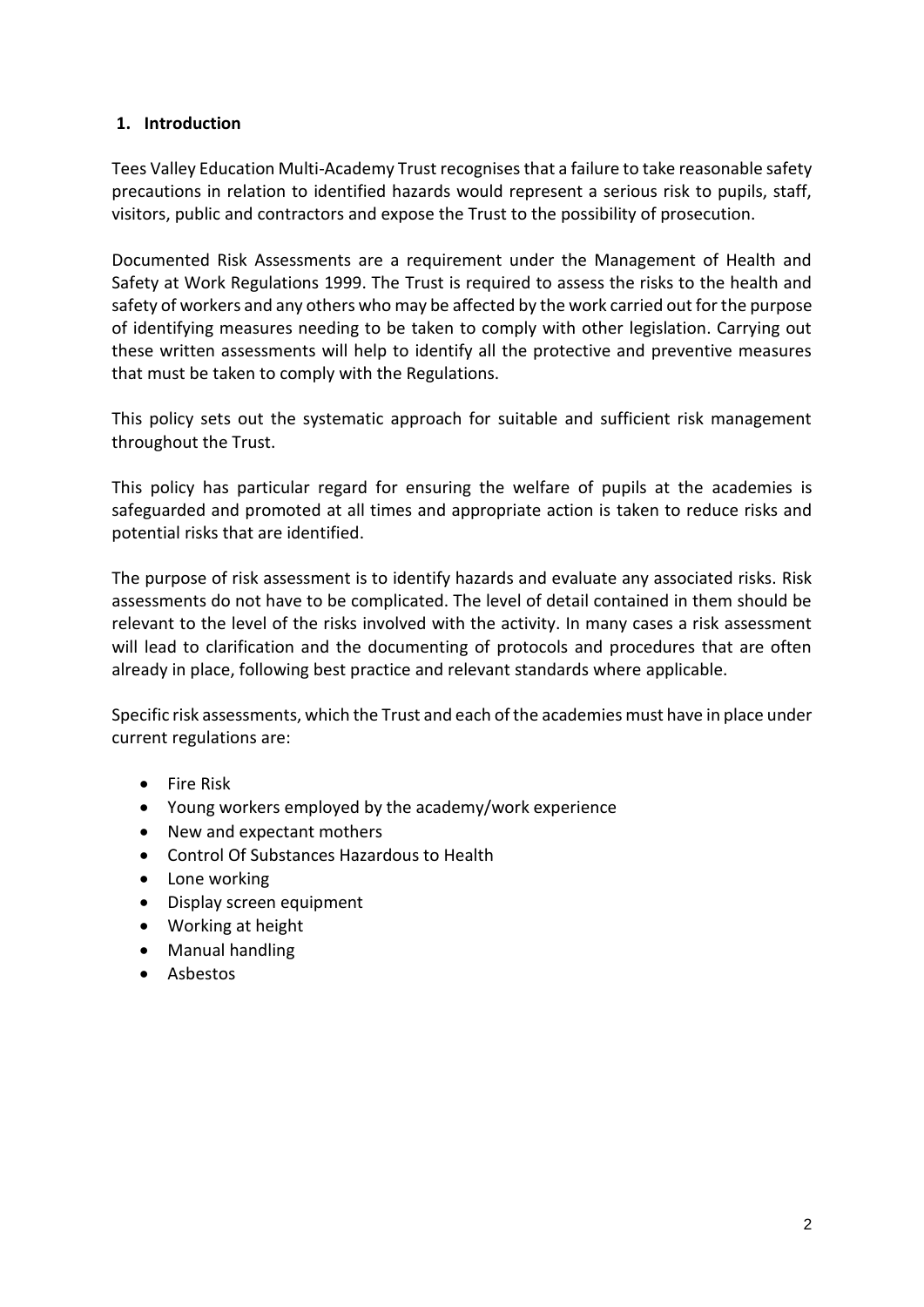# **2. Aims**

The Trust aims to ensure that:

- All risks that may cause injury or harm to staff, pupils and visitors are identified, and all control measures that are reasonably practicable are in place to avoid injury or harm
- Risk assessments are conducted and reviewed on a regular basis

# **3. Legislation and statutory requirements**

This policy is based on the following legislation and Department for Education (DfE) guidance:

- Paragraph 16 of part 3 of The Education (Independent School Standards) Regulations [2014](http://www.legislation.gov.uk/uksi/2014/3283/schedule/part/3/made) which requires proprietors to have a written risk assessment policy
- Regulations 3 and 16 of [The Management of Health and Safety at Work Regulations](http://www.legislation.gov.uk/uksi/1999/3242/contents/made)  [1999](http://www.legislation.gov.uk/uksi/1999/3242/contents/made) require employers to assess risks to the health and safety of their employees, including new and expectant mothers
- Regulation 4 of [The Control of Asbestos Regulations 2012](http://www.legislation.gov.uk/uksi/2012/632/regulation/4/made) requires that employers carry out an asbestos risk assessment
- Employers must assess the risk to workers from substances hazardous to health under regulation 6 of [The Control of Substances Hazardous to Health Regulations 2002](http://www.legislation.gov.uk/uksi/2002/2677/regulation/6/made)
- Under regulation 2 of The Health and Safety (Display Screen Equipment) Regulations [1992,](http://www.legislation.gov.uk/uksi/1992/2792/regulation/2/made) employers must assess the health and safety risks that display screen equipment pose to staff
- Regulation 9 of [The Regulatory Reform \(Fire Safety\) Order 2005](http://www.legislation.gov.uk/uksi/2005/1541/article/9/made) says that fire risks must be assessed
- Regulation 4 of [The Manual Handling Operations Regulations 1992](http://www.legislation.gov.uk/uksi/1992/2793/regulation/4/made) requires employers to conduct a risk assessment for manual handling operations
- [The Work at Height Regulations 2005](http://www.legislation.gov.uk/uksi/2005/735/regulation/6/made) say that employers must conduct a risk assessment to help them identify the measures needed to ensure that work at height is carried out safely
- DfEE [guidance on first aid in schools](https://www.gov.uk/government/uploads/system/uploads/attachment_data/file/306370/guidance_on_first_aid_for_schools.pdf) says schools must carry out a risk assessment to determine what first aid provision is needed
- [Home Office guidance on the prevent duty](https://www.gov.uk/government/publications/prevent-duty-guidance/revised-prevent-duty-guidance-for-england-and-wales) states that schools are expected to assess the risk of pupils being drawn into terrorism
- [The Health and Safety Executive \(HSE\)](http://www.hse.gov.uk/entertainment/leisure/swimming-pool.htm) say schools that manage their own pools must conduct a risk assessment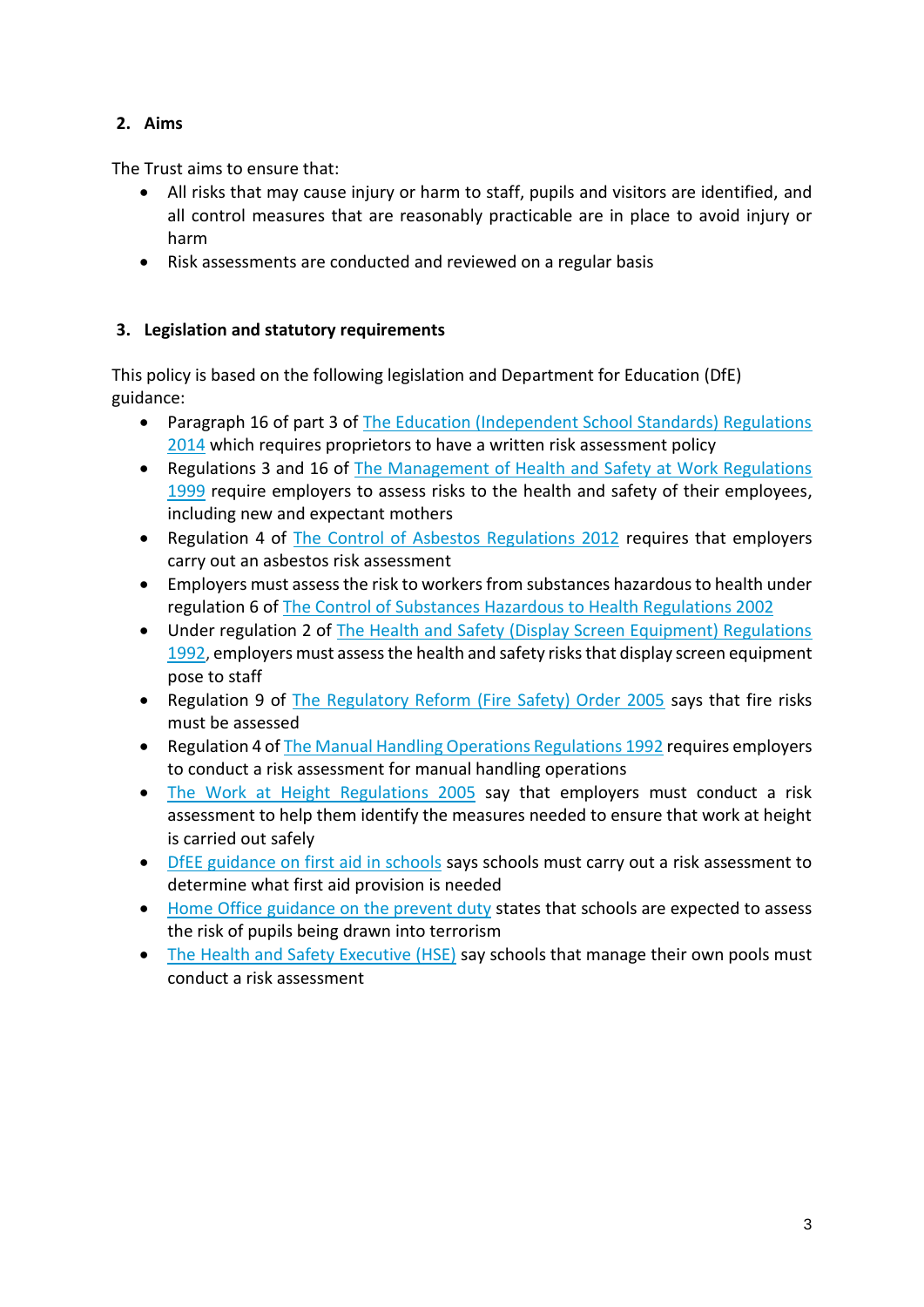#### **4. Definitions**

| Risk assessment | A tool for examining the hazards linked to a particular activity or<br>situation, and establishing whether enough precautions have been<br>taken in order to prevent harm from them based on their likelihood<br>and their potential to cause harm. |
|-----------------|-----------------------------------------------------------------------------------------------------------------------------------------------------------------------------------------------------------------------------------------------------|
| Hazard          | Something with the potential to cause harm to people, such as<br>chemicals or working from height.                                                                                                                                                  |
| <b>Risk</b>     | The chance (high or low) that people could be harmed by hazards,<br>together with an indication of how serious the harm could be.                                                                                                                   |
| Control measure | Action taken to prevent people being harmed.                                                                                                                                                                                                        |

#### **5. Roles and responsibilities**

#### The Trust Board

**I**n line with the Trust governance arrangements, the Trust has the responsibility for health and safety matters across the Trust including all the academies within the Trust. The Trust, acting in accordance with the Trust governance arrangements delegates' day-to-day responsibility to the Head Teacher for health and safety matters including undertaking risk assessments.

The Trust has a duty to take reasonable steps to ensure that staff and pupils are not exposed to risks to their health and safety. This applies to activities on or off the school premises. The Trust also has published specific guidance on [Educational Visits, Outdoor Learning and](https://www.gov.uk/government/publications/health-and-safety-on-educational-visits/health-and-safety-on-educational-visits)  [Adventurous Activities,](https://www.gov.uk/government/publications/health-and-safety-on-educational-visits/health-and-safety-on-educational-visits) which should be read in conjunction with this policy.

The Trust as the employer, also has a duty to:

- Assess the risks to staff and others affected by its activities in order to identify and introduce the health and safety measures necessary to manage the risks;
- Inform employees about risks and the measures in place to manage them;
- Assess the risks to staff and others affected by school activities in order to identify and introduce the health and safety measures necessary to manage the risks;
- Inform employees about risks and the measures in place to manage them.

#### The Head Teacher

The Head Teacher, or in the Head Teacher's absence the Deputy Head Teacher, is responsible for ensuring that all risk assessments are completed and reviewed.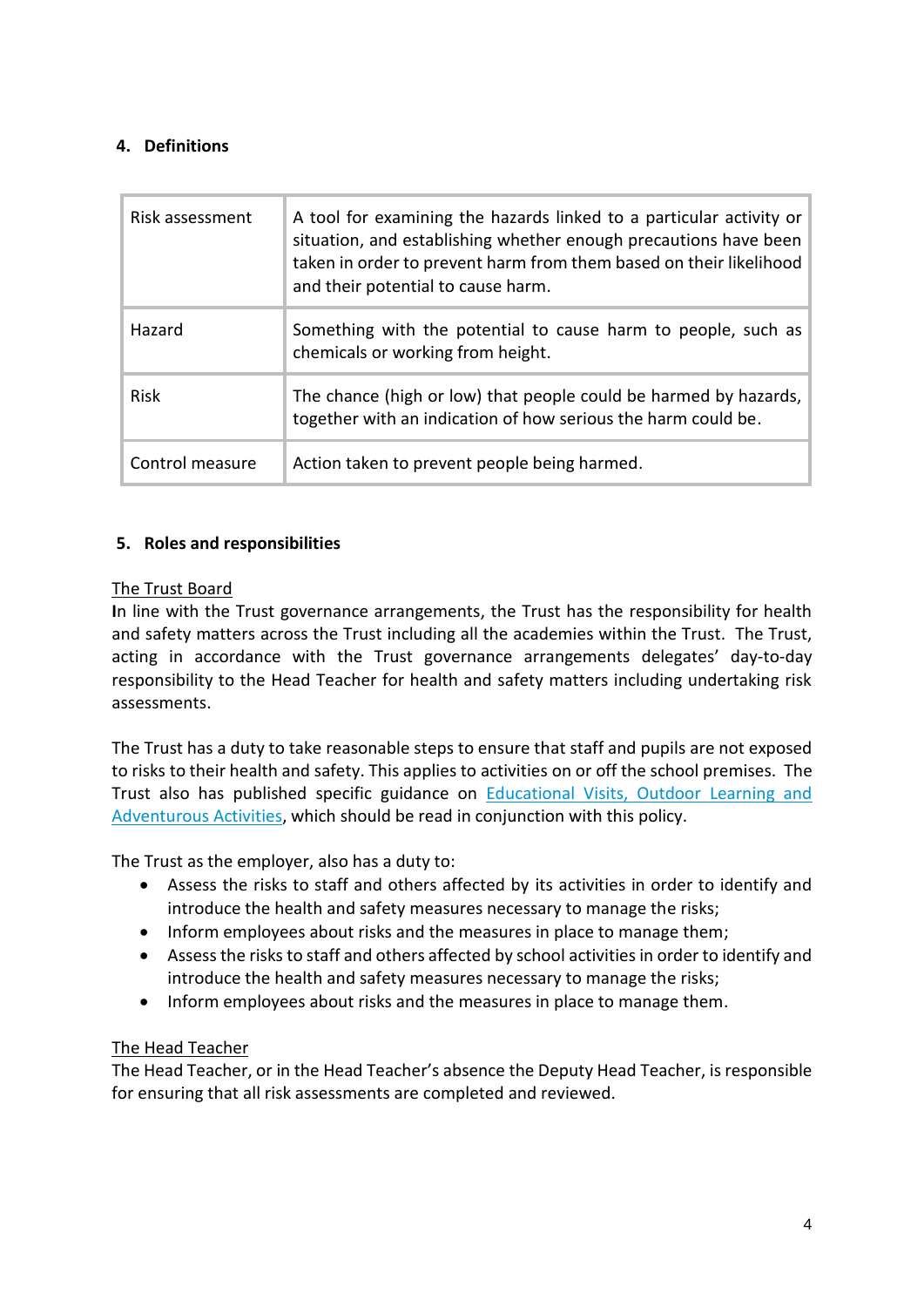#### School staff and volunteers

School staff are responsible for:

- Assisting with, and participating in, risk assessment processes, as required;
- Familiarising themselves with risk assessments;
- Implementing control measures identified in risk assessments; and
- Alerting the Head Teacher to any risks they find which need assessing.

#### Pupils and parents

Pupils and parents are responsible for following the academies advice in relation to risks, onsite and off-site, and for reporting any hazards to a member of staff.

#### **Contractors**

Contractors are required to provide evidence that they have adequately risk assessed all their planned work prior to commencing the agreed work.

#### **6. Legal aspects of Risk Assessment**

There are clear duties for risk assessment under acts such as the Health & Safety at Work Act 1974 and The Management of Health & Safety at Work Regulations 1999. The following requirements are laid down in those regulations and can be applied to other areas of risk assessment:

 The risk assessment shall be 'suitable and sufficient' and cover both employees and non-employees affected by the employer's undertaking (e.g. contractors, members of the public, pupils, etc.)

The term 'suitable and sufficient' is important as it defines the limits to the risk assessment process. A suitable and sufficient risk assessment should:

- Identify the significant risks and ignore the trivial ones;
- Identify and prioritise the measures required to comply with any relevant statutory provisions;
- Remain appropriate to the nature of the work and valid over a reasonable period of time; and
- Identify the risk arising from or in connection with the work. The detail should be proportionate to the risk.

The significant findings that should be recorded include a detailed statement of the hazards and risks; the preventative, protective or control measures in place; and any further measures to reduce the risks present.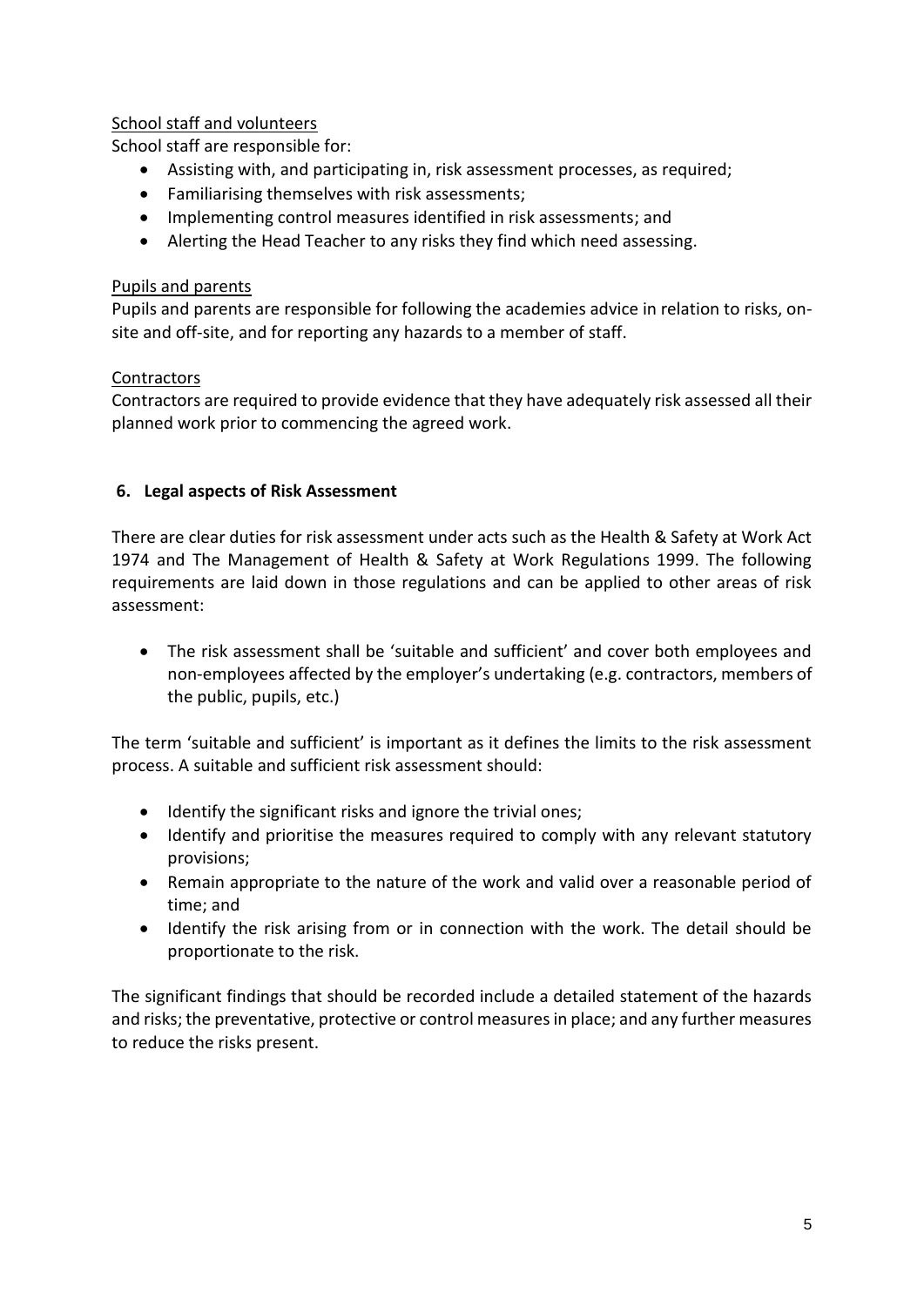#### **7. Risk assessment process**

When assessing risks across the academies, we will follow the process outlined below (appendix 1 attached):

We will also involve staff, where appropriate, to ensure that all possible hazards have been identified and to discuss control measures, following a risk assessment.

- **Step 1: identify hazards** we will consider activities, processes and substances within the school and establish what associated-hazards could injure or harm the health of staff, pupils and visitors.
- **Step 2: decide who may be harmed and how** for each hazard, we will establish who might be harmed, listing groups rather than individuals. We will bear in mind that some people will have special requirements, for instance pupils with special educational needs (SEN) and expectant mothers. We will then establish how these groups might be harmed.
- **Step 3: evaluate the risks and decide on control measures (reviewing existing ones as well)** – we will establish the level of risk posed by each hazard and review existing control measures. We will balance the level of risk against the measures needed to control them and do everything that is reasonably practicable to protect people from harm. This includes considering documentation that was considered but not implemented (due to not practicable or cost disproportionate).
- **Step 4: record significant findings** the findings from steps 1-3 will be written up and recorded in order to produce the risk assessment. A risk assessment template can be found in appendix 2 of this policy.
- **Step 5: review the assessment and update, as needed** we will review our risk assessments, as needed, and the following questions will be asked when doing so:
	- o Have there been any significant changes?
	- o Are there improvements that still need to be made?
	- o Have staff or pupils spotted a problem?
	- o Have we learnt anything from accidents or near misses?
- **Step 6: retaining risk assessments** risk assessments are retained for the 3 years after the length of time they apply. Risk assessments are securely disposed of.

When conducting a risk assessment, line managers should adopt a team approach to risk assessment whenever possible and involve staff members who have practical experience (as they often have the best awareness and understanding of the hazards involved with the activity and how the activity is actually carried out).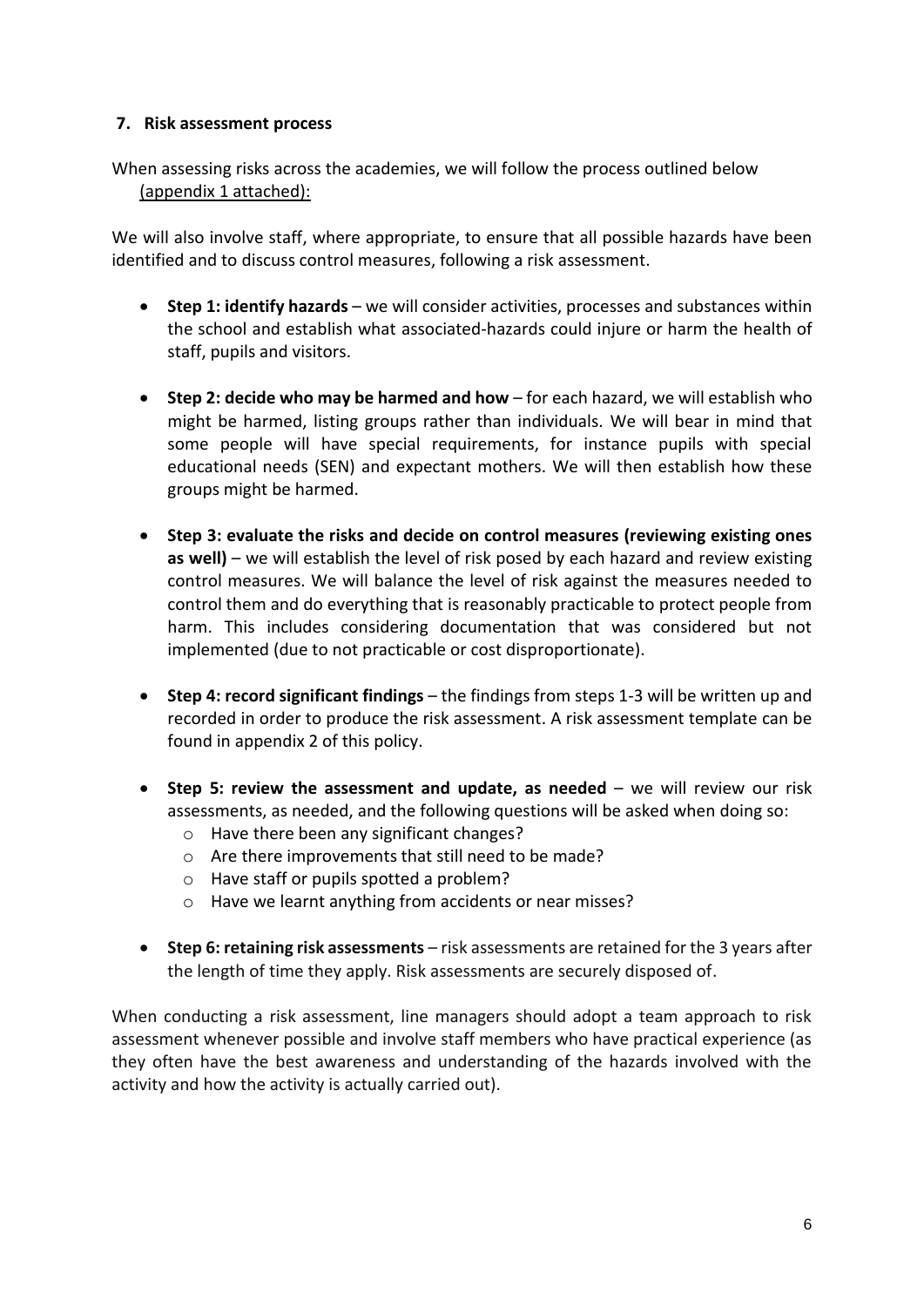# **8. Monitoring arrangements**

Risk assessments are written as needed and reviewed by the Academy Business Manager and Deputy Head Teacher.

This policy will be reviewed by the Trust Business and Resource Manager every 2 years.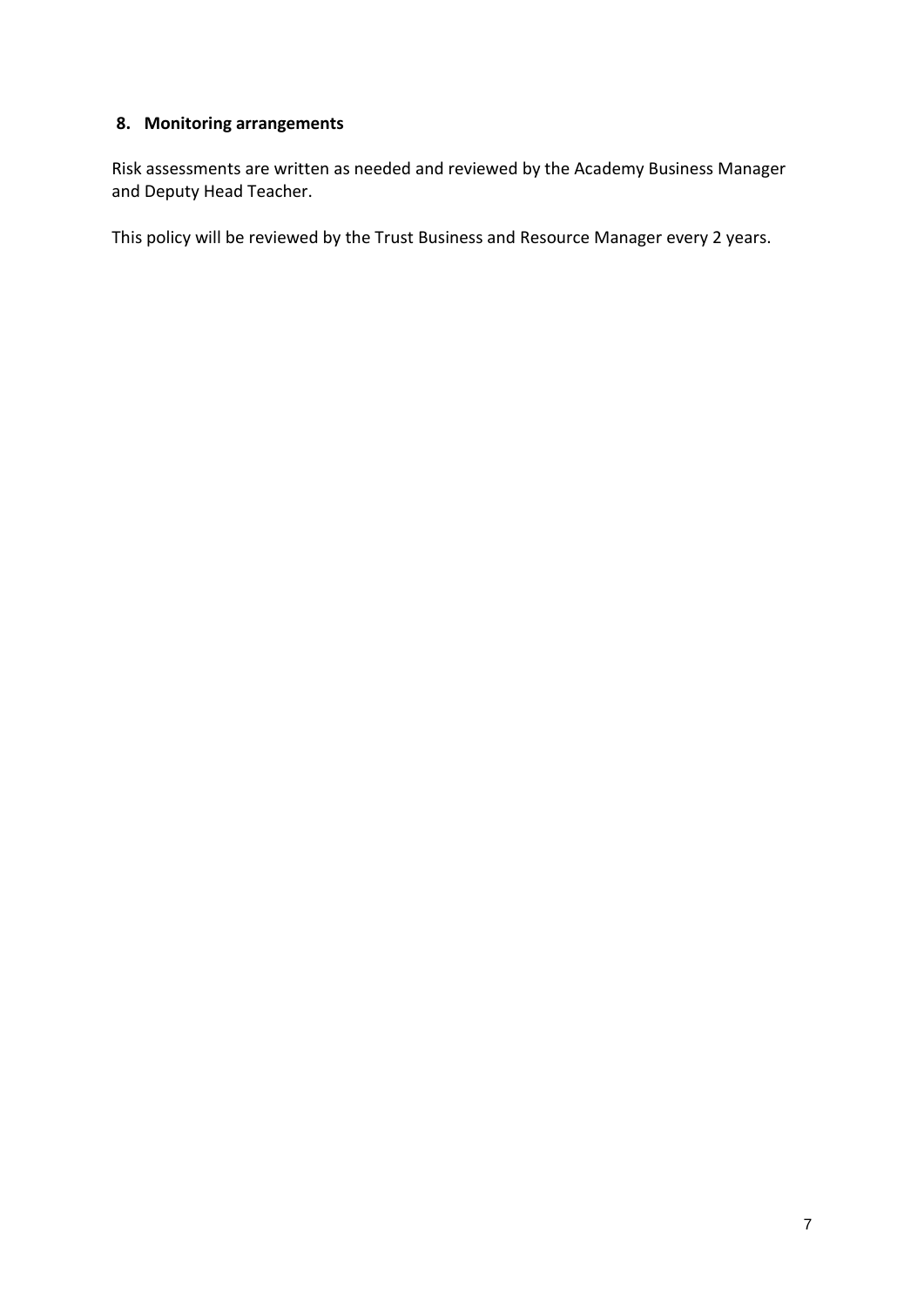## **9. Links with other policies**

This risk assessment policy links to the following Tees Valley Education Trust policies:

- [Health and Safety](https://www.teesvalleyeducation.co.uk/wp-content/uploads/2019/10/1543575406-Health-and-Safety-Policy.pdf)
- [First aid](https://www.teesvalleyeducation.co.uk/wp-content/uploads/2019/10/1543575408-First-Aid-Policy-June-2018.pdf)
- [Supporting Children with Medical Needs and Life Threatening Illness](https://www.teesvalleyeducation.co.uk/wp-content/uploads/2019/10/1543575407-Supporting-Children-with-Medical-Needs-and-Life-Threatening-Illness.pdf)
- [Evolve: Educational Visits, Outdoor Learning and Adventurous Activities](https://www.teesvalleyeducation.co.uk/wp-content/uploads/2019/10/1543575408-Evolve-Policy.pdf)
- $\bullet$  [SEND](https://www.teesvalleyeducation.co.uk/wp-content/uploads/2020/03/SEND-Policy-Procedures-Sept-2019-v3.0-1.pdf)
- [Equality](https://www.teesvalleyeducation.co.uk/wp-content/uploads/2020/03/Equality-Policy-FINAL_LS.pdf)